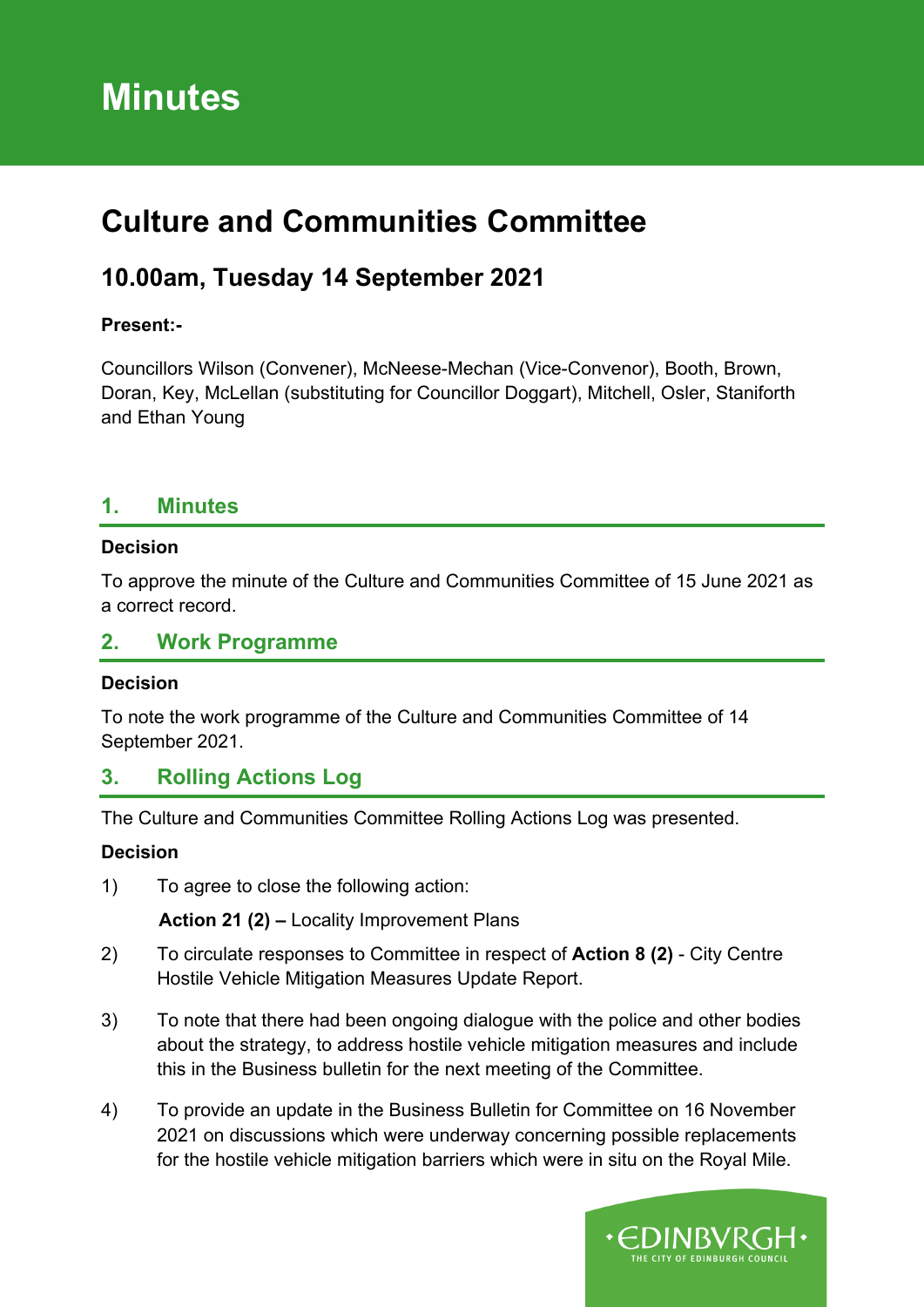5) To update the rolling actions log to reflect decisions taken at this meeting and otherwise note the outstanding actions

(Reference – Culture and Communities Committee Rolling Actions Log 14 September 2021, submitted.)

#### **4. Business Bulletin**

The Culture and Communities business bulletin was presented.

#### **Decision**

- 1) To note the business bulletin.
- 2) To thank the teams from across the Council, for the work that they carried out in relation to the Tour of Britain, which was a great success.
- 3) To note the extensive work of Claire Miller, the Public Safety Team and all those involved in Festivals and Events and to thank them for their work in helping with the Return of the Summer Festivals.
- 4) To agree that the Wellbeing booklist was promoted on Twitter.

(Reference – Culture and Communities Committee Business Bulletin 14 September 2021, submitted.)

### **5. Presentation on Thriving Green Spaces**

David Jamieson (Parks, Greenspace and Cemeteries Manager) gave a presentation on Thriving Green Spaces. He outlined the following themes on the Thriving Green Space Project:

#### • **The Project**

- Award of funding of £899,500
- Aim of Future Parks Accelerator programme
- Agreement to extend programme till March 2022
- The project was being delivered by a partnership
- Councillor McNeese-Mechan was project champion
- **Twofold Vision and Strategy**
- Citywide vision for Edinburgh's green and blue spaces
- Council Parks Greenspaces Strategy and Action Plan
- Vision and strategy would deliver green spaces that were at the heart of the city and help create an Edinburgh that was an exemplary city for wellbeing, quality of life, heritage and quality of green space.
- Green spaces that were connected, thriving, valued and resourced four themes that had emerged from work carried out so far.
- **Connected**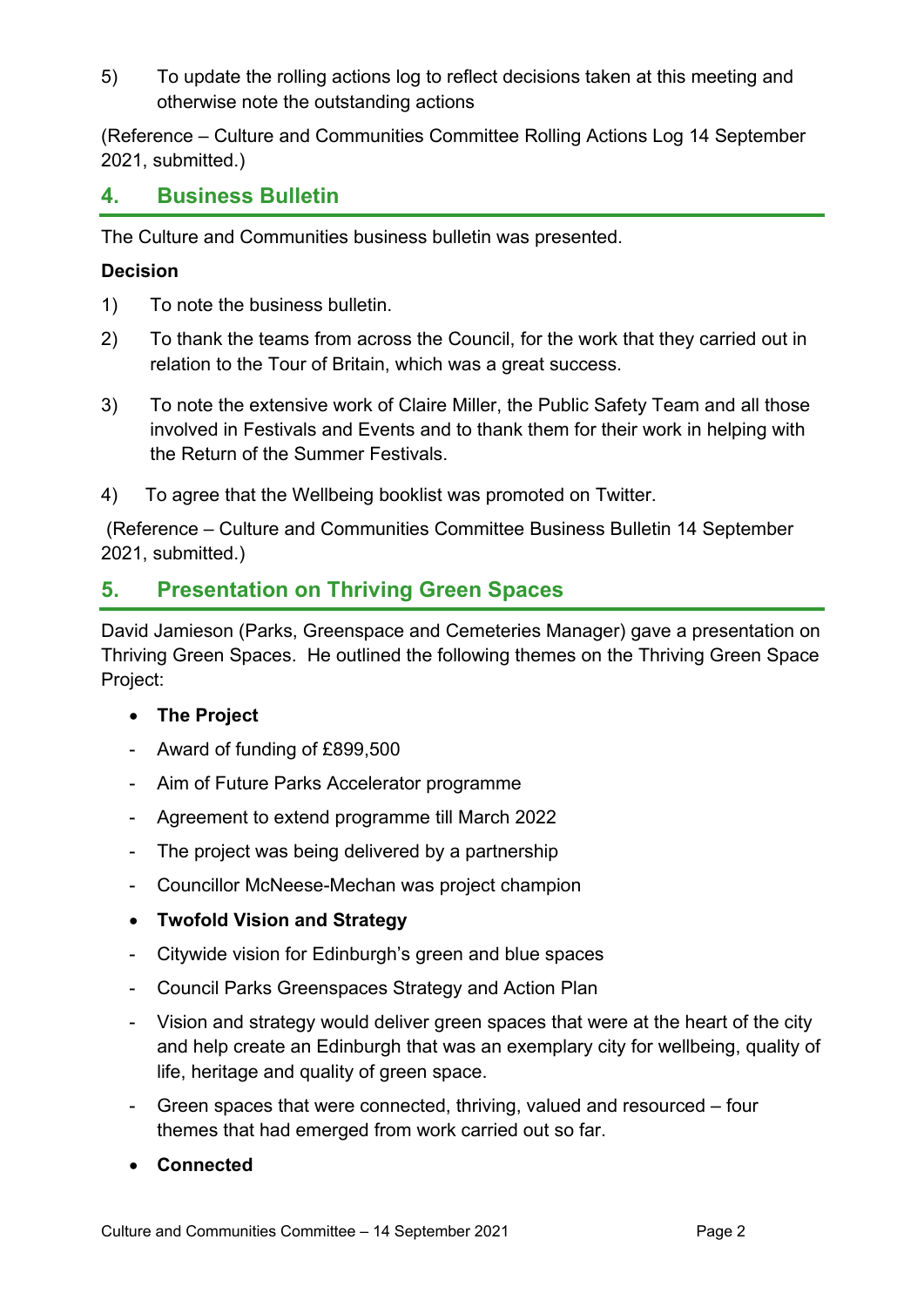- Greenspaces that thread their way through the city, connecting communities and nature
- **Thriving**
- Green spaces that were thriving green spaces, that reflected the diversity, values and interests of local communities that were vital to health and wellbeing
- **Valued**
- Green spaces that were valued and celebrated for their cultural and natural heritage
- **Resourced**
- Green spaces that were resourced sustainably with a committed and resilient workforce working in partnership with residents, organisations and businesses
- **Funding Model**
- Expenditure
- Funding target
- Income
- **Next Steps**
- Work to complete all work streams to continue until 31 March 2022
- Report to Culture and Communities Committee on 1 February 2022
- Project completion 31 March 2022

#### **Decision**

- 1) To note the presentation.
- 2) To note the breadth of issues in relation to green spaces, such as antisocial behaviour and for the Parks and Green Space Manager to have discussions with the Green Team to address this.
- 3) To note the existing joint working between planning and parks and greenspace, and the mutual will which existed to build on this collaboration.
- 4) To agree that small green spaces were given specific reference within the Public Spaces Strategy which would be presented to the Culture and Communities Committee in February 2022.
- 5) To consider access requirements to public conveniences out with café opening hours in parks.

## **6. Use of Public Spaces for Events and Filming**

The recommended key principles for the use of public open space for events and filming in Edinburgh were presented and it was proposed that these be progressed to public consultation.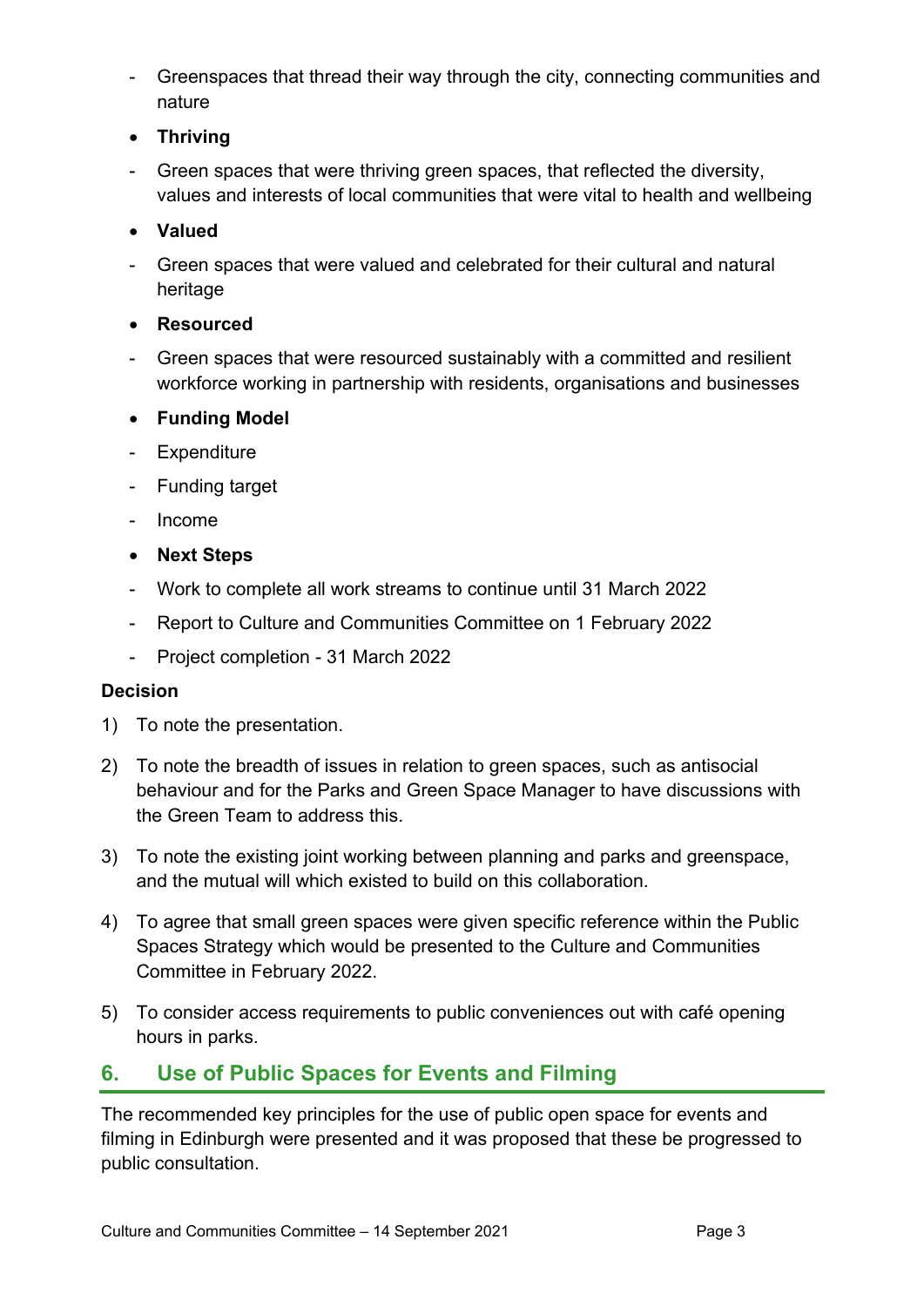Background information was provided on the work of stakeholders on the working group which had convened during April 2021 to August 2021 and its sub-groups in developing these key principles.

#### **Decision**

- 1) To approve the recommended key principles on the Use of Public Spaces for Events and Filming (as set out in Appendix 2 of the report by the Executive Director of Space) for public consultation.
- 2) To note that, following the public consultation and analysis of the response, finalised principles and associated guidelines would be submitted to Committee for approval by Summer 2022.
- 3) To thank the 50 stakeholder groups and all parties involved in the working group activity during Summer 2021.
- 4) To agree that the report which returned to committee following the consultation articulated the impact on residents and discharged the motions which had been brought to full Council:
	- Council Approved Motion 19 September 2019 Greening the Fringe (Originally submitted by Councillor Rae):
	- Summertime Streets Programme Motion- 22 August 2010 (originally submitted by Councillor Mowat)
	- Amplification of Noise in Public Spaces Motion 22 August 2010 (originally submitted by Councillor Neil Ross)
	- Events and Attractions in Parks Motion 22 November 2018 (originally submitted by Councillor Miller)
	- Princes Street Gardens Christmas Market Motion 22 November 2018 (originally submitted by Councillor Doggart)

(Reference –report by the Executive Director of Place, submitted.)

## **7. Edinburgh's Sixth Makar**

The background to the civic appointment of the Edinburgh Makar was presented. It noted the achievements of the outgoing Fifth Makar, Alan Spence, whose term of office came to an end on 30 September 2021 and asked Committee to acknowledge those achievements. Hannah Lavery had been nominated as the Sixth Edinburgh Makar, to take up the post from 1 October 2021. Committee was asked to approve her appointment.

## **Decision**

- 1) To agree to acknowledge Alan Spence's achievements as Edinburgh Makar over his extended term from 2017 to 2021, and to extend Committee's thanks and best wishes for the future;
- 2) To approve the appointment of Hannah Lavery as the Sixth Edinburgh Makar, from October 2021 to September 2024.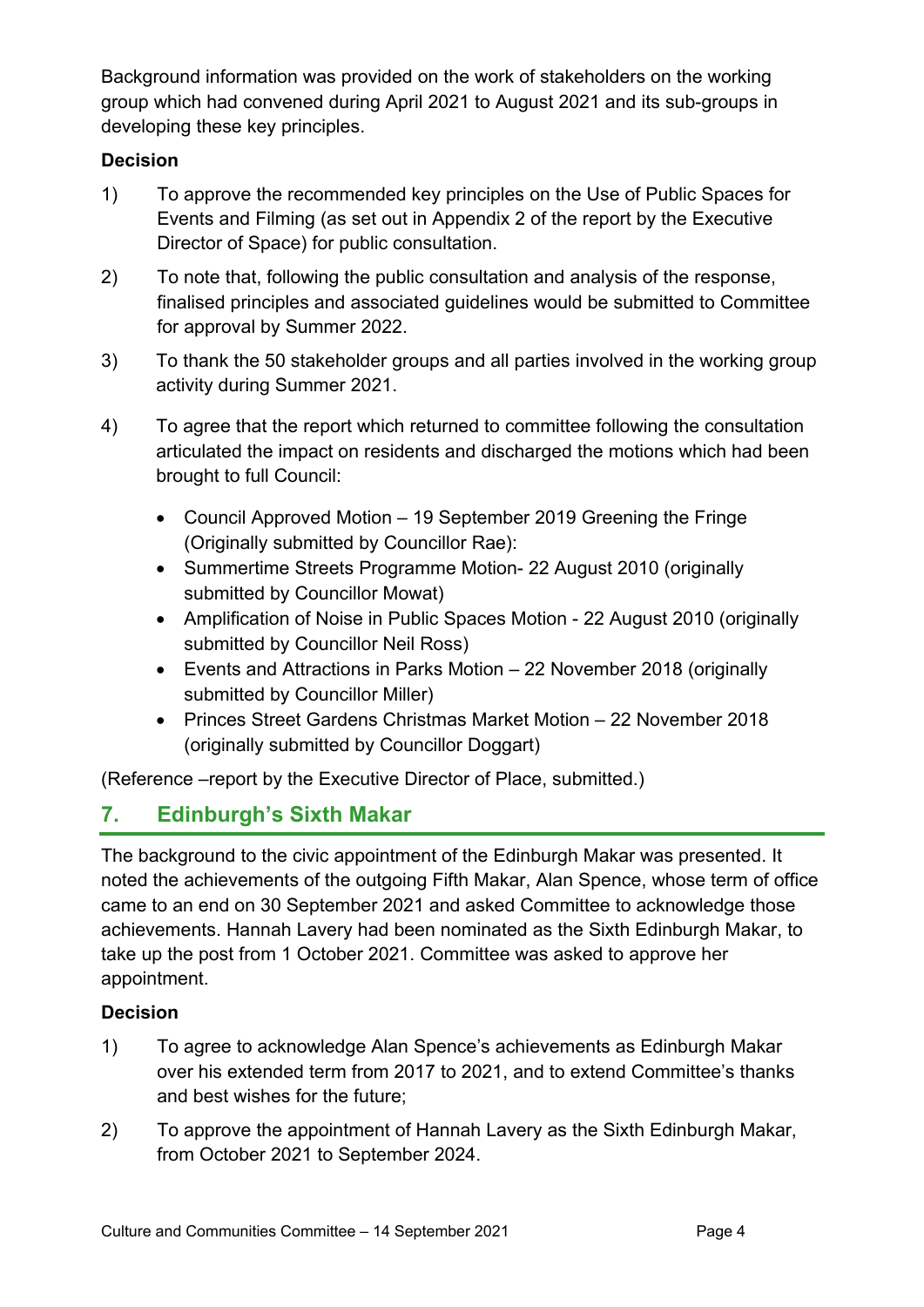3) To thank the previous Makar for the work he had done for the City and to wish him well for the future.

(Reference –report by the Executive Director of Place, submitted)

## **8. Europe for Festivals, Festivals for Europe Seal for Festival Cities and Regions**

The 'Europe for Festivals, Festivals for Europe' (EFFE) Seal for Festival Cities was an initiative by the European Festivals Association developed in partnership with several European festival communities. The report by the Executive Director of Place set out the principles of the Seal and sought approval from Committee for Edinburgh to become a founding member.

#### **Decision**

- 1) To approve Edinburgh's founding membership of the new 'Europe for Festivals, Festivals for Europe' (EFFE) Seal for Festival Cities.
- 2) That the Executive Director for Place provide a report at a future meeting of the Committee on the benefits and achievements of Europe for Festivals for Europe.

(Reference –report by the Executive Director of Place, submitted)

## **9. Appointments to Working Groups 2020/2021**

The Culture and Communities Committee was required to appoint the membership of its Working Groups for 2021/22. The proposed membership, structures and remits of each Working Group were detailed in Appendices 1 to 3 of the report by the Executive Director of Corporate Services.

#### **Decision**

To consider the re-appointment of members to Working Groups as set out in Appendices 1 to 3 of the report.

(Reference –report by the Executive Director of Corporate Services, submitted)

## **10. Revenue Monitoring Update – 2020/2021 Provisional out-turn and 2021/2022 Month three position**

The report set out the provisional out-turn for the 2020/2021 financial year and the 2021/2022 projected month three revenue monitoring position for Place Directorate services which were under the remit of this Executive Committee. This was based on the unaudited annual accounts for 2020/2021 in respect of the provisional out-turn and for the month three forecast, an analysis of actual expenditure and income to the end of June 2021 with expenditure and income projections for the remainder of the 2021/2022 financial year.

#### **Decision**

1) To note that the overall Place provisional revenue out-turn for 2020/2021 was a £31.660m overspend including costs attributable to Covid-19 and £0.531m when Covid-19 net costs were excluded. Services within the remit of the Committee